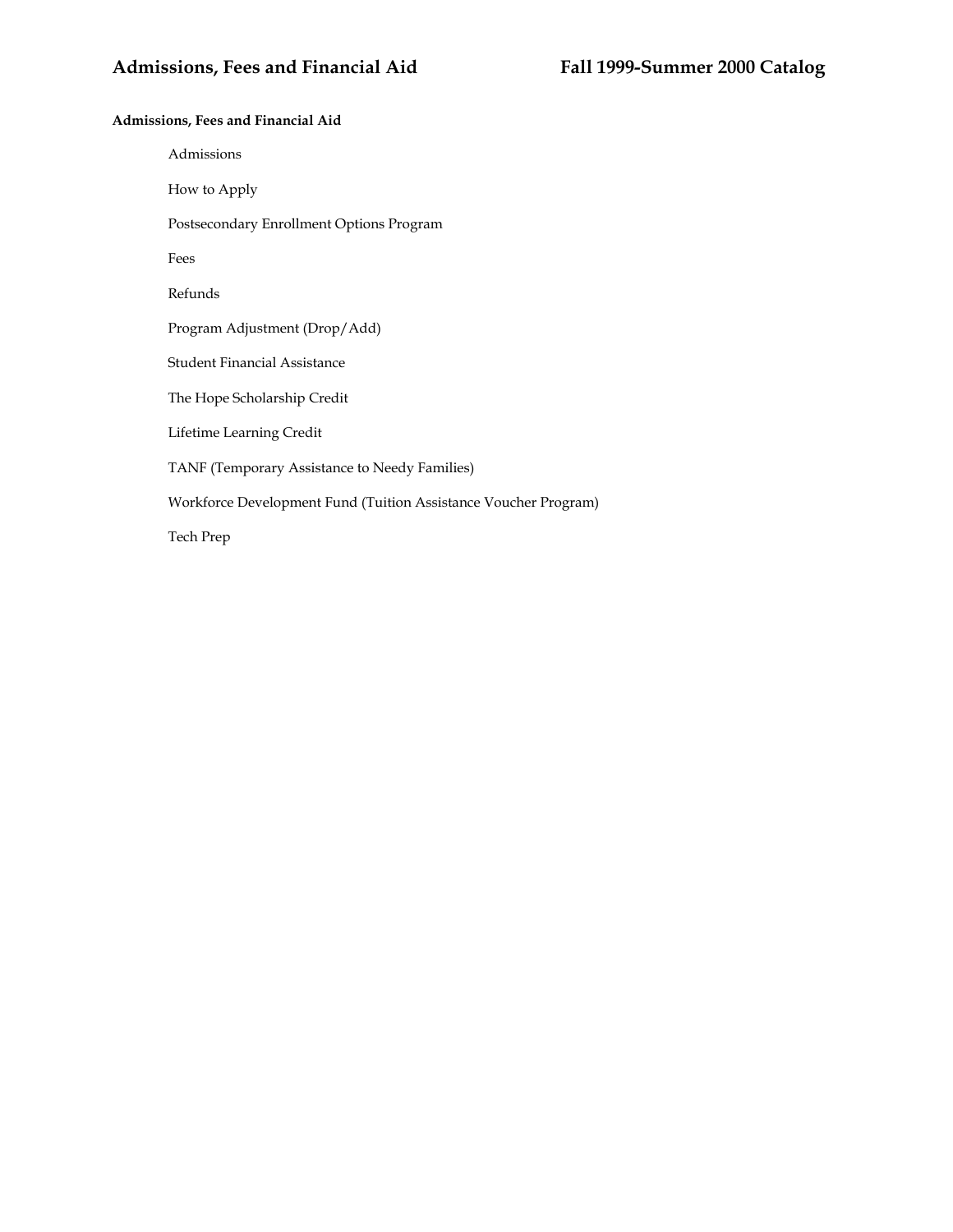## **Admissions**

Admission to CCC is open to all high school graduates, anyone with documentation of successful GED completion, as well as to non-high school graduates, 18 years of age or older. Applications should be submitted to the Office of Admissions and Records at the campus of interest.

It is not necessary to enroll in a specific program to be admitted to the College. Students can enroll in as few as one or two courses to pursue a general interest or can enroll in a two-year program to prepare to transfer to a four-year college, or choose a two-year career/occupational program to prepare for employment.

The general admissions policy of the College does NOT INSURE ADMITTANCE TO A PARTICULAR COURSE OR PROGRAM. In some instances, certain courses may be restricted to program majors. Admission to a specific program may be competitive or require specific minimum qualifications. Some students may be requested to enroll in special courses to eliminate deficiencies in academic preparation.

Students are urged to begin their admission process at the start of the semester preceding the one in which they wish to enroll. High school students may apply in their senior year for entrance after their high school graduation.

Students may attend more than one campus or move from campus to campus, but should submit an application and pay fees at the campus where they expect to enroll for the majority of their courses. This will be the campus of record for student files.

If you wish to have your permanent records transferred from one campus to another, you should complete a CHANGE OF STUDENT RECORDS form in the Admissions and Records Office at the campus where your records are located.

Out-of-county residents may call our toll-free telephone number, 1-800-954-Tri-C, to request a form.

Phone numbers and addresses for our three campuses are:

- Eastern Campus, 4250 Richmond Road, Highland Hills, Ohio 44122, phone (216) 987-2024.
- Metropolitan Campus, 2900 Community College Avenue, Cleveland, Ohio 44115, phone (216) 987-4200.
- Western Campus, 11000 Pleasant Valley Road, Parma, Ohio 44130, phone (216) 987-5150.

### **How to Apply**

- Submit a completed APPLICATION FOR ADMISSION/READMISSION form.
- Submit an official high school transcript and/or GED transcript. (Request the high school or GED office to forward the transcript directly to the Office of Admissions and Records.) GED transcript request forms are available in the Office of Admissions and Records.
- Submit official transcripts from all colleges and universities of attendance. (Request former college or university officials to forward these transcripts directly to the Office of Admissions and Records).
- Students wishing to attend CCC temporarily while attending another college or university (transient student) should submit a letter of permission from the college or university of current attendance if the enrollment is to continue at their home institution. (A letter of permission, which should be submitted before or at the time of registration, is necessary each time a transient student enrolls at CCC).
- The applicant should consult with a counselor before completing admission procedures if the applicant is 18 years of age or older and has not been awarded a high school diploma or a GED Certificate.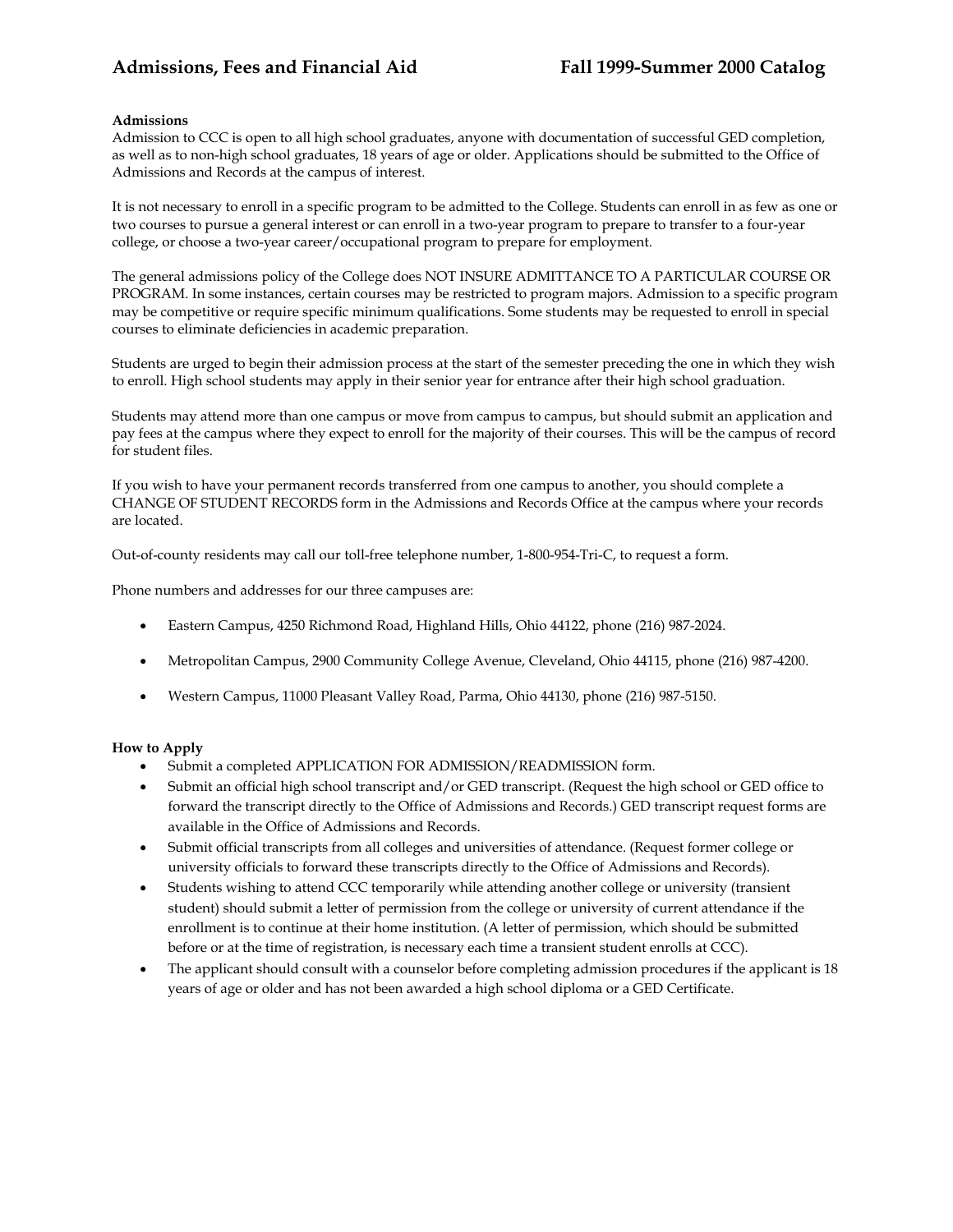### **Post-Secondary Enrollment Options Program**

The Post Secondary Enrollment Options Program (PSEOP) provides opportunities for eligible high school students to earn either college credit or both high school and college credit. This experience is the beginning of the official record (transcript) of their college studies. The PSEOP benefits students in several ways. Students take courses not available in their schools that complement their educational programs. This enriches the high school experience and encourages exploration of new fields through exposure to collegiate teaching methods, course content and procedures. The deadline for applying for the PSEOP is at least 30 days prior to the beginning of the semester. Refer to the semester schedule booklet, and consult with a high school counselor and a CCC Office of Admissions and Records representative for more information.

#### **Program 60 Admission**

Through Program 60, residents of Ohio aged 60 and older may register for regularly scheduled credit and non-credit classes on an instructor-approved, non-credit, tuition-free, space-available basis. Registrations are made through the Admissions Office on the date published for Program 60 registration in the semester schedule of classes.

#### **Fees**

CCC, supported by the taxpayers of Cuyahoga County and assisted by the State of Ohio, maintains modest instructional and general fees, both of which are subject to review during any academic year by the Board of Trustees and may be changed at its discretion with the approval of the Ohio Board of Regents.

### **Instructional Fee**

| Per Semester              | Hour of Credit |
|---------------------------|----------------|
| Cuyahoga County Residents | \$56.70        |
| Other Ohio Residents      | \$76.85        |
| Out-of-State Residents    | \$158.20       |

### **General Fee**

| Per Semester                | Hour of Credit |
|-----------------------------|----------------|
| Cuyahoga County Residents   | \$4.80         |
| <b>Other Ohio Residents</b> | \$4.80         |
| Out-of-State Residents      | \$4.80         |

#### **Refunds**

Refunds of instructional, general and supplemental fees for courses of academic credit will be made when a program adjustment form is properly completed, authorized, and processed through the Office of Admissions and Records.

The following schedule governs all refunds of instructional, general and supplemental fees for courses of academic credit:

| <b>Refund Period</b> | <b>Full Term</b> |
|----------------------|------------------|
| <b>First Week</b>    | 100%             |
| Second Week          | 70%              |
| Third Week           | 50%              |
| <b>Fourth Week</b>   | 25%              |
| Fifth Week & after   | none             |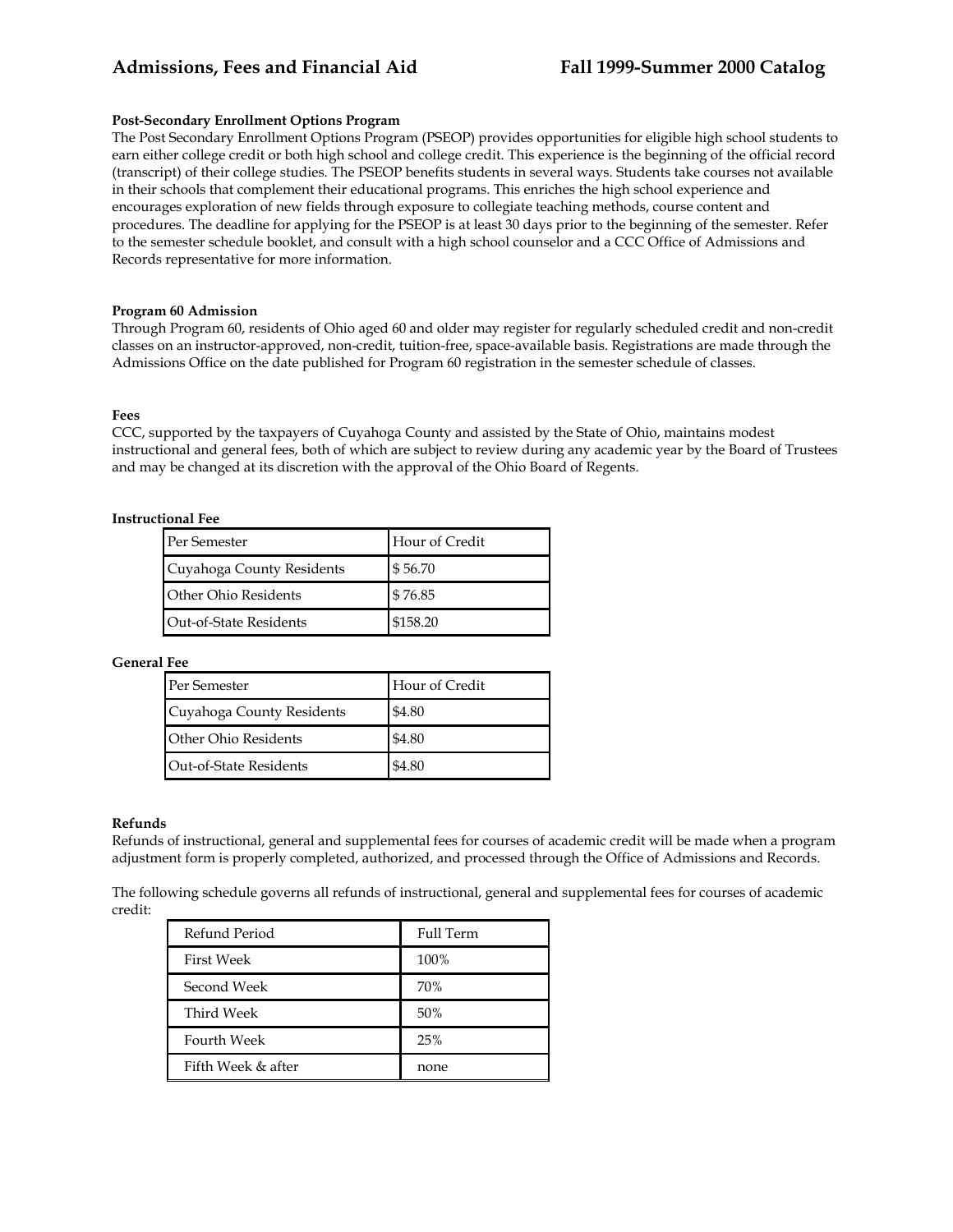The refund schedule for all parts of term and the summer session will be determined in proportion to the Full-Term schedule.

Refunds of 100% instructional, general and supplemental fees are granted if the College cancels a course, or if the student withdraws during the 100% refund period (see preceding schedule).

No refunds are granted if a student is dismissed from the College for disciplinary reasons.

This refund policy does not apply to students who withdraw from all classes and are participating in one of the following federal financial aid programs (Federal Pell Grants, Federal Supplemental Opportunity Grants, Federal College Work-Study, Federal Perkins Loans or Federal Direct Loans). Refunds for these students are determined by federal regulations.

# **Program Adjustment (Drop/Add)**

Any registered student who finds it necessary to make a schedule change can do so from the time of registration through the program adjustment period. The full fee will be charged for courses added. A full refund will be granted for courses dropped through the first week of class.

# **Student Financial Assistance**

All students interested in attending CCC are encouraged to apply to the College regardless of their need for financial resources.

Aid consisting of scholarships, grants, loans and part-time employment is designed to supplement a student's own resources. Student Financial Assistance may be available for an entire academic year or for part of the year.

Primary considerations in selecting aid recipients are financial need and the potential to succeed in an academic program at the College. Some types of assistance are based on criteria other than financial need.

# **Application Procedures for Assistance**

Students applying for financial assistance are required to complete an Application for Admission/ Readmission and the Free Application for Federal Student Aid (FAFSA) forms. All application forms for financial aid programs listed below are available in the Student Financial Assistance Office at each campus. Upon request, the Office of Student Financial Assistance at any CCC campus will forward a brochure explaining financial aid opportunities in detail.

Scholarships and Grants: Funds to support CCC financial aid programs are obtained primarily from various government sources. Additional Scholarship and Grants are received from individuals and groups through the Cuyahoga Community College Foundation. The College is committed to administering the Scholarship and Grant programs in accordance with the purpose set by those who provide the means for those funds.

In selecting financial aid recipients, consideration is given to the degree of need. Because scholarship and grant funds are limited, a student's entire need cannot always be met from any one source. Therefore, several types of awards may be combined into an aid package, which represents the most beneficial assistance the College can offer within the limits of existing student aid resources.

Financial assistance will be used solely for expenses related to initial or continued attendance at CCC.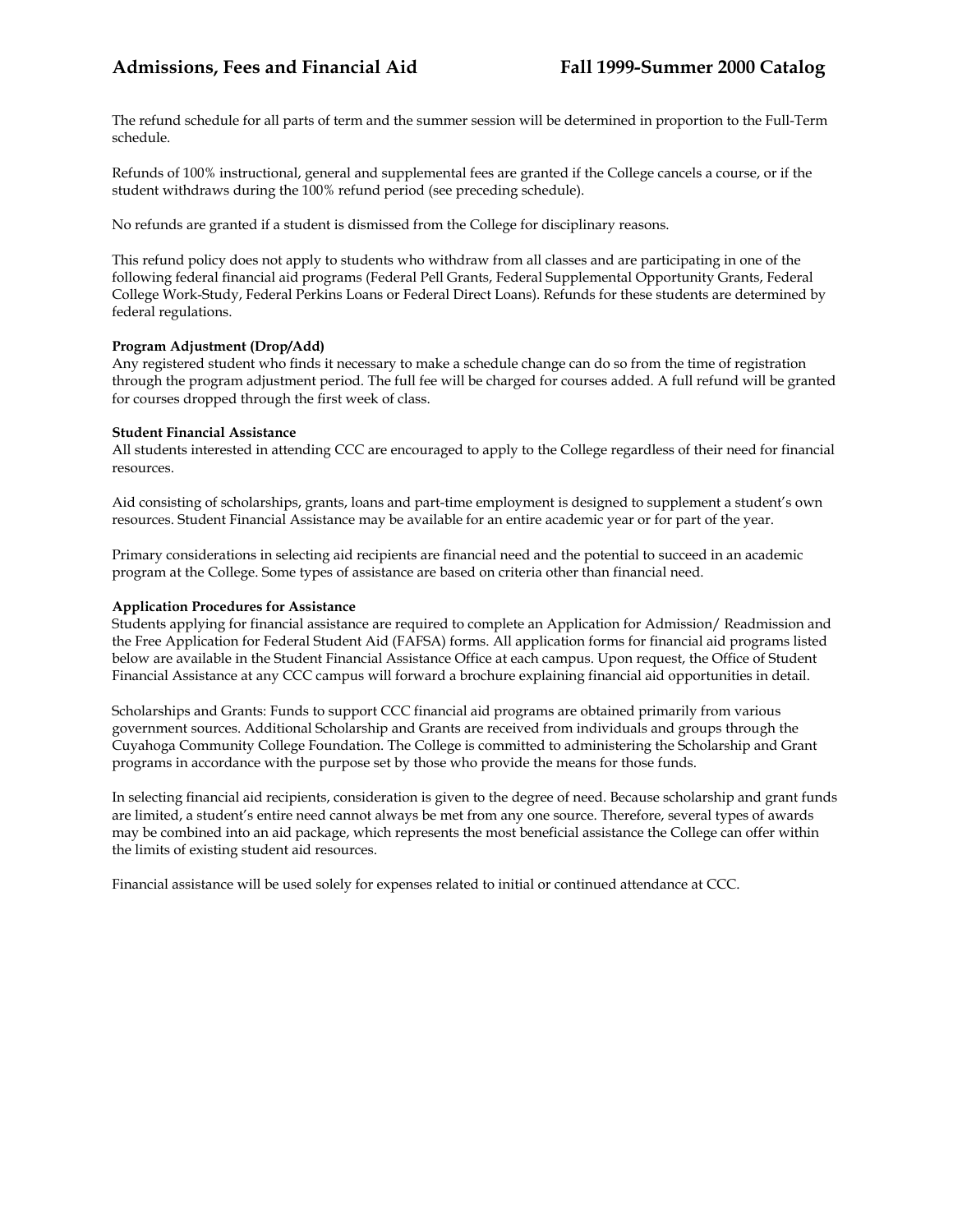# **Description of Financial Aid Options**

*Ohio Instructional Grants Program (OIG):* This program provides financial assistance for full-time (12 credit hours or more) college students who are Ohio residents. Grants are awarded solely on the basis of financial need and cover all or part of the instructional fees. Students apply for an OIG by completing the Free Application for Federal Student Aid (FAFSA).

*Part-Time Instructional Grants Program (PTIG)* This program provides financial assistance for part-time (11 credit hours or less) college students who are Ohio residents. Grants are awarded solely on the basis of financial need and cover all or part of the instructional fees. Students apply for a PTIG by completing the Free Application for Federal Student Aid (FAFSA). Awards are contingent on availability of funds.

*Federal Pell Grants*: The federal government makes funds available for tuition and other college-related expenses to needy undergraduate students with financial need who are United States citizens or have permanent or immigration visas, and the capability of maintaining satisfactory progress in their course of study. Applications are available in the Student Financial Assistance Office at each campus. Students apply for Federal Pell Grants by completing the FAFSA once it is received.

*Federal Supplemental Educational Opportunity Grants (FSEOG*): the FSEOG Program provides grants to students who demonstrate exceptional financial need to help meet their costs of post-secondary education. FSEOG recipients are eligible to receive awards from this program for the period required to complete the first undergraduate bachelor's degree and are enrolled in a degree or transfer program. Students apply for FSEOG funds by completing the Free Application for Federal Student Aid (FAFSA). Awards are contingent on availability of funds.

*Federal Direct Student Loan Program*: These were previously known as Stafford Loans. Undergraduate first-year students may borrow up to \$2,625 per year. Second-year students may borrow up to \$3,500 per year. Students must be enrolled for at least six credit hours and maintain satisfactory progress in their course of study. During the inschool period and through the grace period after the borrower leaves school, all interest is paid by the federal government on eligible loans. Repayment, currently at a variable interest rate, begins six months after the student leaves school. Students must complete the FAFSA and notify the Student Financial Assistance Office of their interest in the Federal Direct Student Loan Program.

*Federal Perkins Loan*s: Students registered for at least six credit hours who are maintaining satisfactory progress in their course of study and demonstrate exceptional financial need are eligible to apply for this need-based program. Repayment of the loan currently begins six months after a student graduates or leaves school. The current interest rate is 5 percent. Interested students should contact the Campus Student Financial Assistance Office. All loans are contingent on available funds.

*Federal Work-Study Program (FWSP)*: This federal program provides part-time employment at the College or Community Services Agency. Students apply for FWSP funds by completing the Free Application for Federal Student Aid (FAFSA). Awards are contingent on availability of funds.

### **The Hope Scholarship Credit**

Beginning January 1, 1998, taxpayers may be eligible to claim a nonrefundable Hope Scholarship Credit against their federal income taxes. The Hope Scholarship Credit may be claimed for qualified tuition and related expenses of each student in the taxpayer's family (i.e., the taxpayer, the taxpayer's spouse, or an eligible dependent) who is enrolled at least half time in one of the first two years of post secondary education and who is enrolled in a program leading to a degree, certificate, or other recognized educational credential.

### **Lifetime Learning Credit**

Beginning July 1, 1998, taxpayers may be eligible to claim a nonrefundable Lifetime Learning Credit against their federal income taxes. The Lifetime Learning Credit may be claimed for qualified tuition and related expenses of the students in the taxpayer's family (i.e., the taxpayer, taxpayer's spouse, or an eligible dependent) who are enrolled in eligible educational institutions. Through 2002, the amount that may be claimed as a credit is equal to 20% of the taxpayer's first \$5,000 out-of-pocket qualified tuition and related expenses for all students in the family. After 2002, the credit amount is equal to 20% of the taxpayer's first \$10,000 out-of-pocket qualified tuition and related expenses. Thus, the maximum credit a taxpayer may claim for a taxable year is \$1,000 through 2002 and \$2,000 thereafter. These amounts are not indexed for inflation.